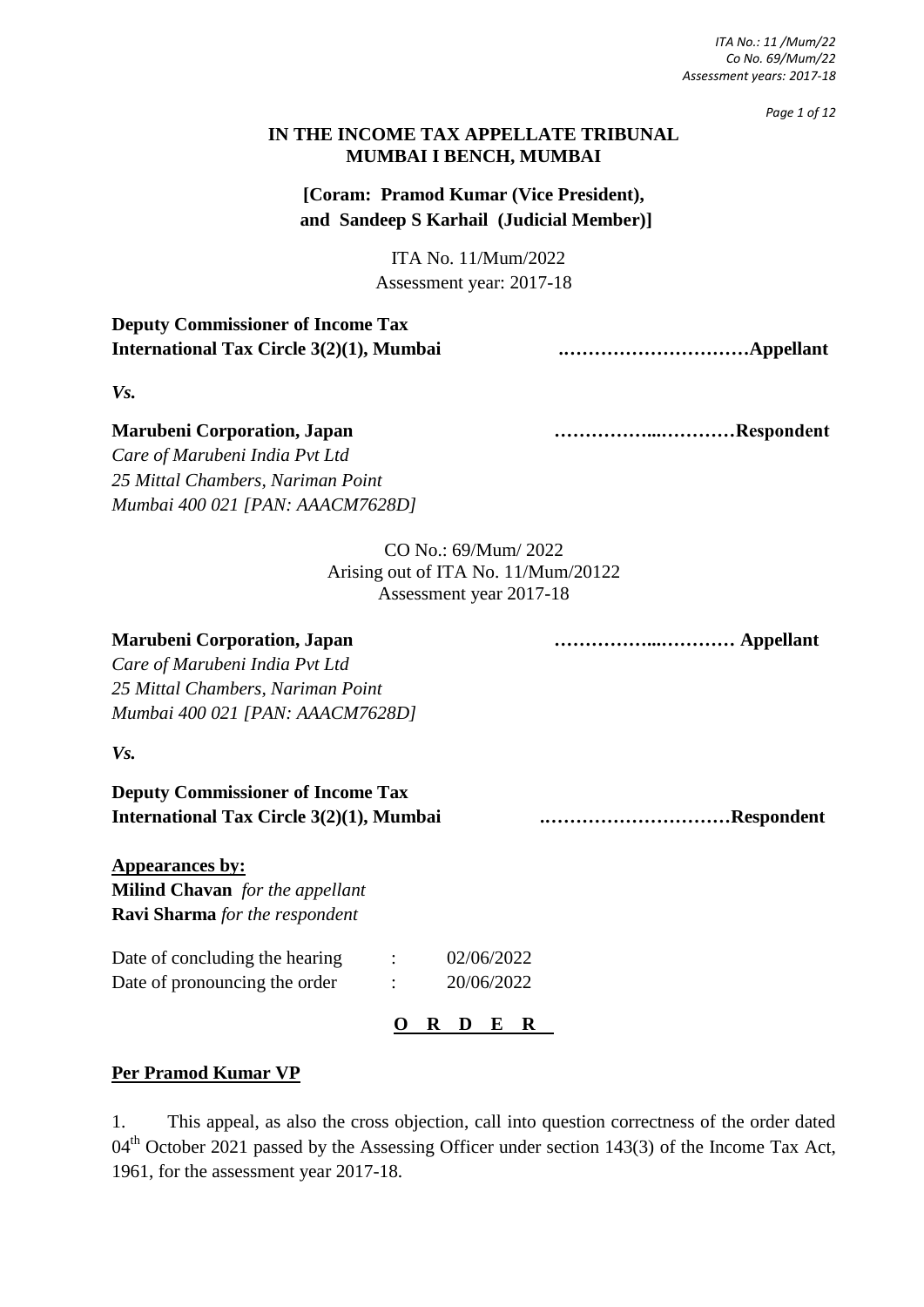*Page 2 of 12*

2. Grievances raised by the Assessing Officer are as follows:-

*1. "Whether on facts and circumstances of the case and in law, the Ld.CIT(A) has grossly erred in holding that the interest income on loans in the form of suppliers credit given to Indian parties is taxable at special rates as per Article 11(2) of the India-Japan ignoring the fact that the suppliers credit in respect of which DTAA the interest is paid is effectively connected with the Permanent Establishment of the assessee in India and the interest income thereon was taxable as per Article 11(6) read with Article 7 of the DTAA."*

*2. "Whether on facts and circumstances of the case and in law, the Ld.CIT(A) has grossly erred in holding that the interest income on loans in the form of suppliers credit given to Indian parties is taxable at special rates as per Article 11(2) of the India-Japan DTAA specially because the assessee had a permanent Establishment in India during the said time."*

*3 "Whether on facts and circumstances of the case and in law, the Ld.CIT(A) has grossly erred in holding that the interest income on loans in the form of suppliers credit given to Indian parties is taxable at special rates as per Article 11(2) of the India-Japan DTAA specially because the Indian parties from whom the assessee has received interest income are also the clients of the assessee in India with whom contracts were executed through the Permanent Establishment in India and assessee has received fees for technical services in previous year from them"*

*4. "The Appellant prays that the order of the Ld. CIT(A) on the above ground(s) be set aside and that of the Assessing Officer be restored."* 

3. When this appeal came up for hearing, learned representatives fairly agreed that whatever we decide in the case of *DCIT vs Marubeni Corporation, Japan in ITA No. 10/Mum/2022*, vide our order 17th June 2022, we have dismissed the said appeal and *inter alia* observed as follows:-

*2. The assessee before us is a company incorporated in, and fiscally domiciled in, the Republic of Japan. It has various streams of income from its India operations- income from its permanent establishment in India (Rs 8,47,64,383), income earned from India as fees from technical services (Rs 31,76,15,635), income from shipping business (Rs 1,09,53,179) and income from interest on suppliers" credit (Rs 2,25,89,136), apart from other incidental incomes. This interest of Rs 2,25,89,136 is received by the assessee company from its customer Tata Hitachi Construction Co Ltd (earlier known as Telco Construction Equipment Co Ltd) on suppliers" credit on the sale of Excavator CKD and CBU manufactured by Hitachi Sumitomo Heavy Industries Construction Crane Co Ltd Japan and sold by the assessee company or one of its controlled entities. The terms of this supplier credit, as evident from the details placed before us at page 3 of the paper book indicate, for suppliers credit of up to 15 billion Japanese Yens at the interest rate of 6 months Japanese Yen LIBOR plus 0.90%. This interest income was offered to tax at the rate of 10% in terms of the provisions of Article 11(2) of India Japan Double Taxation Avoidance Agreement [(1990) 182 ITR (Stat) 380- as amended from time to time; Indo Japanese tax treaty in short]. When this issue came up for consideration before the Assessing Officer, in the course of scrutiny assessment proceedings, he noted that the assessee admittedly*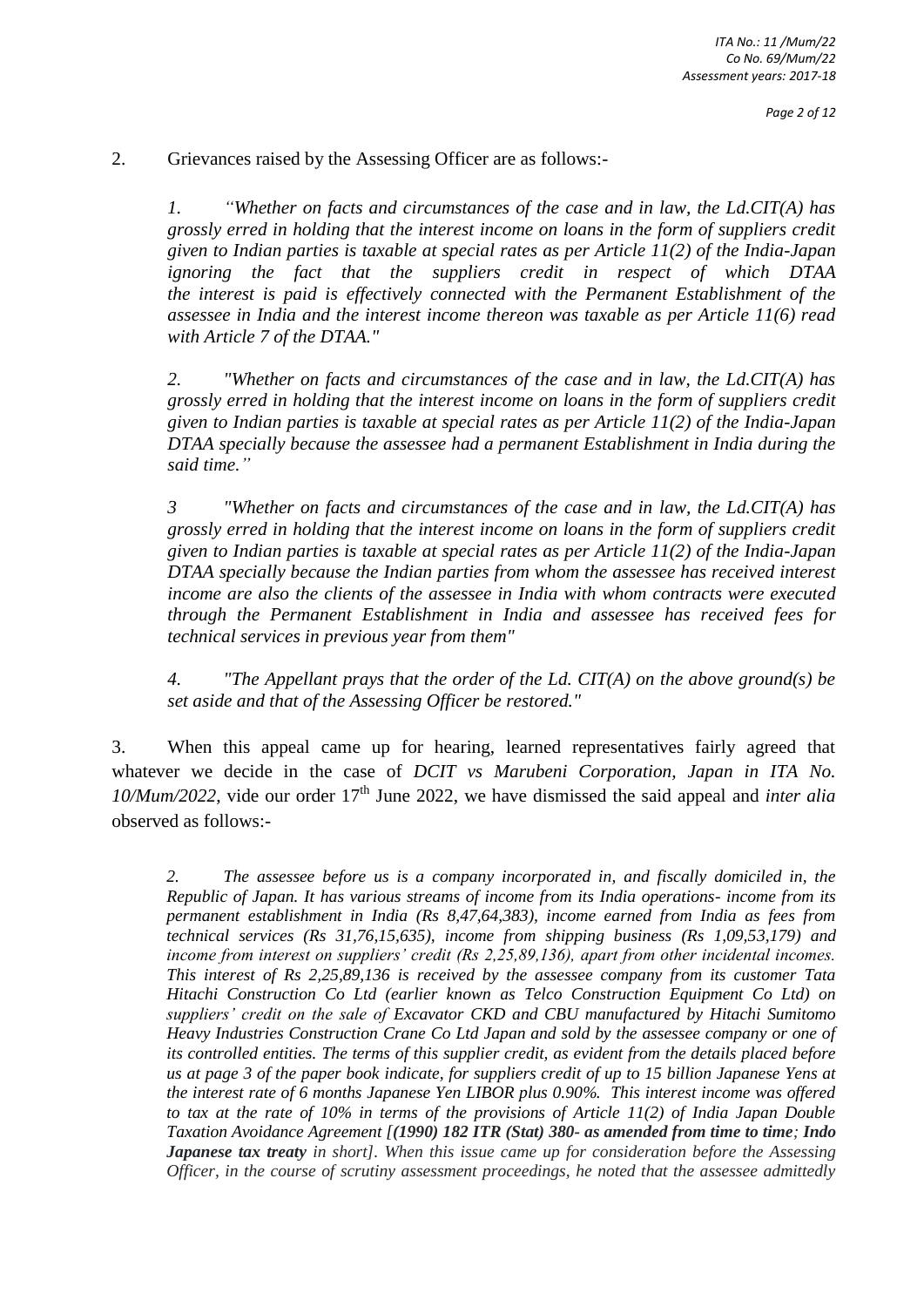#### *Page 3 of 12*

*has a permanent establishment in India and that, in terms of the provisions of Article 11(6) of Indo-Japanese tax treaty, the provisions of Article 11(2), which provide for a lower rate of 10%, will not come into play. There is no dispute that the assessee had a permanent establishment in India for the execution of certain projects that the assessee had in India, but the plea of the assessee was that the interest income was earned by the assessee on suppliers" credit for funding purchase of Excavator CKD and CBU manufactured by Hitachi Sumitomo Heavy Industries Construction Crane Co Ltd Japan and sold by the assessee company or one of its controlled entities, and that this transaction had nothing to do with the permanent establishment in India. The Assessing Officer did not even analyze this plea in much detail but implicitly rejected it nevertheless by proceeding on the basis that since the assessee had a permanent establishment, the exclusion clause under Article 11(6) was triggered, and the assessee was no longer eligible for the concessional rate of gross basis taxation @ 10%. He thus proceeded to hold, as he had originally proposed in the show cause notice, that interest income of Rs 2,25,89,136 "at 40% as per the India Japan DTAA taking into account the presence of the permanent establishment in the year under consideration". Aggrieved, the assessee carried the matter in appeal before the CIT(A) who upheld the plea of the assessee and concluded that the interest income in question is required to be taxed @10% in terms of the provisions of the Article 11(2) as there is no connection between the interest income and the permanent establishment. The Assessing Officer*  is aggrieved and is in appeal before us on the following grounds which are raised in the form of *questions requiring our adjudication:*

*1. Whether on facts and circumstances of the case and in law, the Ld. CIT(A) has grossly erred in holding that the interest income on loans in the form of suppliers' credit given to Indian parties is taxable at special rates as per Article 11(2) of the India-Japan DTAA ignoring the fact that the suppliers' credit in respect of which the interest is paid is effectively connected with the Permanent Establishment of the assessee in India and the interest income thereon was taxable as per Article 11(6) read with Article 7 of the DTAA.*

*2. "Whether on facts and circumstances of the case and in law, the Ld. CIT(A) has grossly erred in holding that the interest income on loans in the form of suppliers credit given to Indian parties is taxable at special rates as per Article 11(2) of the India-Japan DTAA especially because the assessee had a Permanent Establishment in India during the said time.*

*3. Whether on facts and circumstances of the case and in law, the Ld. CIT(A) has grossly erred in holding that the interest income on loans in the form of suppliers credit given to Indian parties is taxable at special rates as per Article 11(2) of the India-Japan DTAA especially because the Indian parties from whom the assessee has received interest income are also the clients of the assessee in India with whom contracts were executed through the Permanent Establishment in India and assessee has received fees for technical services in a previous year from them.*

*3. We have heard the rival contentions, perused the material on record and duly considered the facts of the case in the light of the applicable legal position.*

*4. Let us first take a careful look at the relevant treaty provisions, i.e. Article 11, Article 7 and Article 14, and try to understand the scheme of source jurisdiction taxation of interest income as envisaged therein. These provisions are reproduced below for ready reference:*

## *ARTICLE 11- INTEREST*

*1. Interest arising in a Contracting State and paid to a resident of the other Contracting State may be taxed in that other Contracting State.*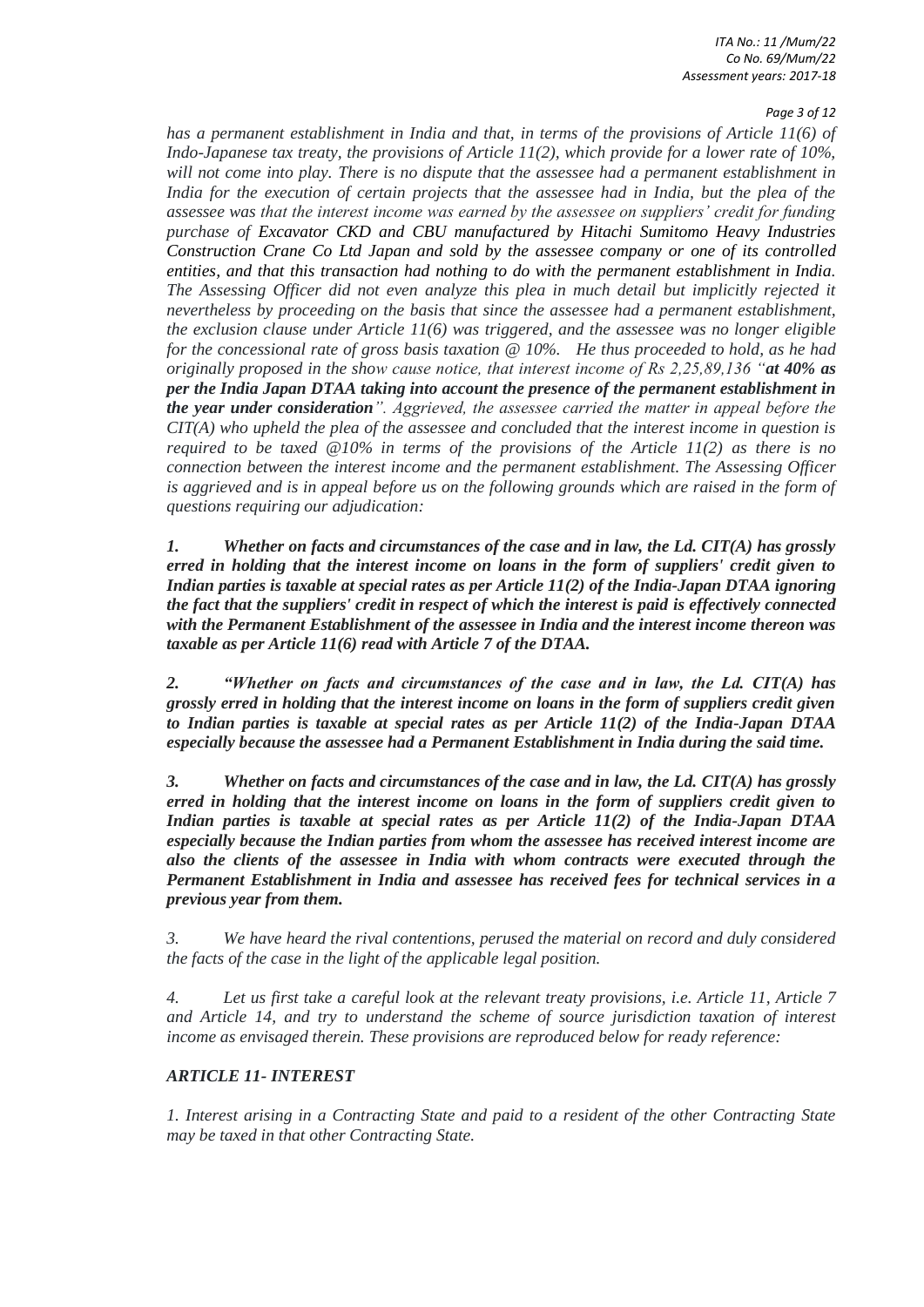*Page 4 of 12*

*2. However, such interest may also be taxed in the Contracting State in which it arises, and according to the laws of that Contracting State, but if the recipient is the beneficial owner of the interest the tax so charged shall not exceed 10 per cent of the gross amount of the interest.*

*3. Notwithstanding the provisions of paragraph 2, interest arising in a Contracting State shall be taxable only in the other Contracting State if:*

*(a) the interest is derived and beneficially owned by the Government of that other Contracting State, a political sub-division or local authority thereof, or the central bank of that other Contracting State or any financial institution wholly owned by that Government; or*

*(b) the interest is derived and beneficially owned by a resident of that other Contracting State with respect to debt-claims guaranteed, insured or indirectly financed by the Government of that other Contracting State, a political sub-division or local authority thereof, or the central bank of that other Contracting State or any financial institution wholly owned by that Government.*

*4. For the purposes of paragraph 3, the terms "the central bank" and "financial institution wholly owned by that Government" mean:*

*(a) in the case of Japan:*

*(i) the Bank of Japan;*

*(ii) the Japan Bank for International Cooperation;*

*(iii) the Japan International Cooperation Agency;*

*(iv) the Nippon Export and Investment Insurance; and*

*(v) such other financial institution the capital of which is wholly owned by the Government of Japan as may be agreed upon from time to time between the Governments of the Contracting States;*

*(b) in the case of India:*

*(i) Reserve Bank of India;*

*(ii) Export-Import Bank of India;*

*(iii) General Insurance Corporation of India;*

*(iv) New India Assurance Company Limited; and*

*(v) such other financial institution the capital of which is wholly owned by the Government of India as may be agreed upon from time to time between the Governments of the Contracting States.*

*5. The term "interest" as used in this Article means income from debt-claims of every kind, whether or not secured by mortgage and whether or not carrying a right to participate in the debtor's profits, and in particular, income from Government securities and income from bonds or debentures, including premiums and prizes attaching to such securities, bonds or debentures.*

*6. The provisions of paragraphs 1, 2 and 3 shall not apply if the beneficial owner of the interest, being a resident of a Contracting State, carries on business in the other Contracting State in which the interest arises, through a permanent establishment situated therein, or performs in that other Contracting State independent personal services from a fixed base situated therein, and the debt-claim in respect of which the interest is paid is effectively connected with such permanent establishment or fixed base. In such case, the provisions of Article 7 or Article 14, as the case may be, shall apply.*

*7. Interest shall be deemed to arise in a Contracting State when the payer is that Contracting State itself, a political sub-division or a local authority thereof or a resident of that Contracting State. Where, however, the person paying the interest, whether he is a resident of a Contracting State or not, has in a Contracting State a permanent establishment or a fixed base in connection*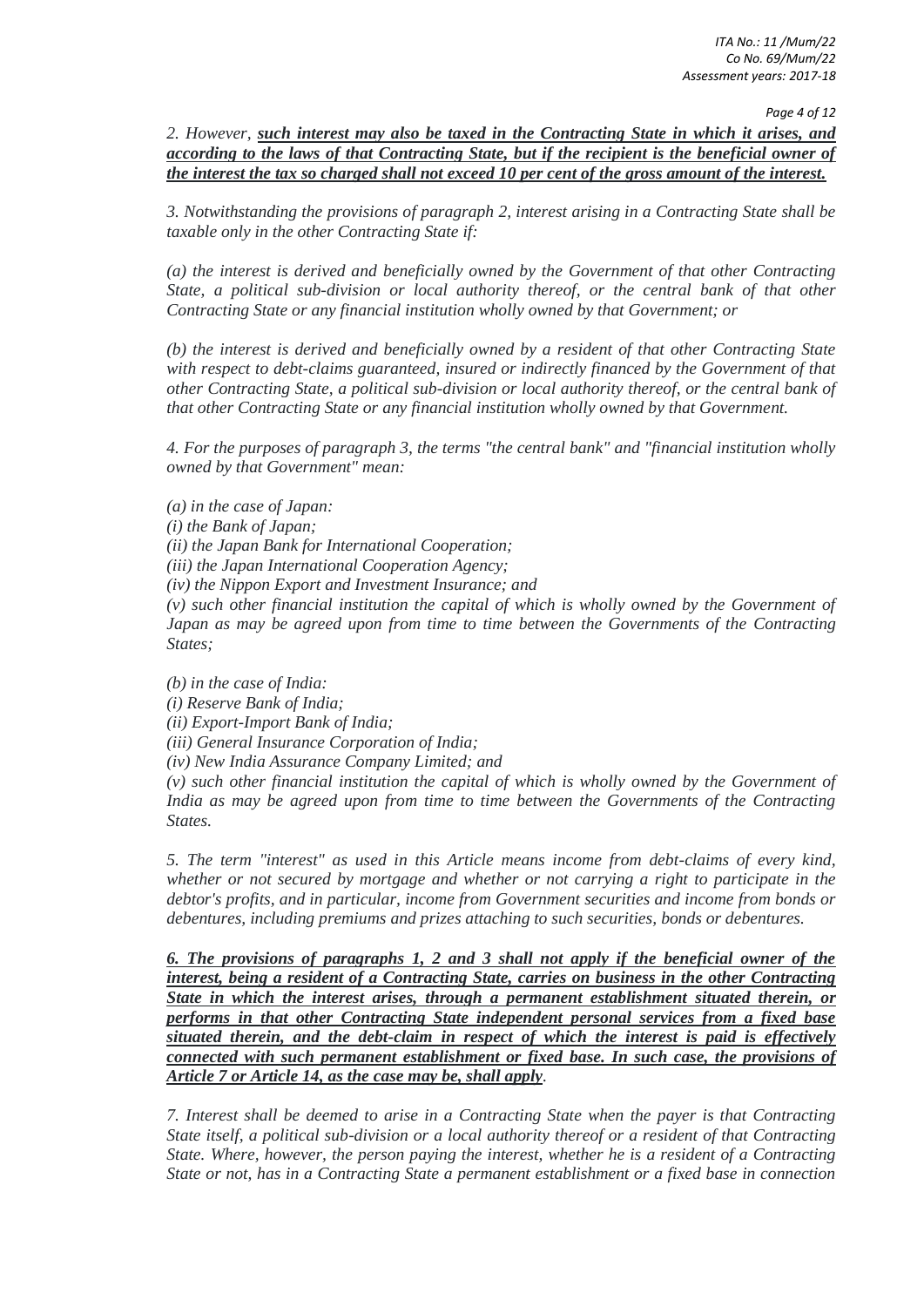#### *Page 5 of 12*

*with which the indebtedness on which the interest is paid was incurred, and such interest is borne by such permanent establishment or fixed base, then such interest shall be deemed to arise in the Contracting State in which the permanent establishment or fixed base is situated.*

*8. Where, by reason of a special relationship between the payer and the beneficial owner or between both of them and some other person, the amount of the interest, having regard to the debt-claim for which it is paid, exceeds the amount which would have been agreed upon by the payer and the beneficial owner in the absence of such relationship, the provisions of this Article shall apply only to the last-mentioned amount. In such case, the excess part of the payments shall remain taxable according to the laws of each Contracting State, due regard being had to the other provisions of this Convention.*

# *ARTICLE 7- BUSINESS PROFITS*

*1. The profits of an enterprise of a Contracting State shall be taxable only in that Contracting State unless the enterprise carries on business in the other Contracting State through a permanent establishment situated therein. If the enterprise carries on business as aforesaid, the profits of the enterprise may be taxed in that other Contracting State but only so much of them as is directly or indirectly attributable to that permanent establishment.*

*2. Subject to the provisions of paragraph 3, where an enterprise of a Contracting State carries on business in the other Contracting State through a permanent establishment situated therein, there shall in each Contracting State be attributed to that permanent establishment the profits which it might be expected to make if it were a distinct and separate enterprise engaged in the same or similar activities under the same or similar conditions and dealing wholly independently with the enterprise of which it is a permanent establishment.*

*3. In determining the profits of a permanent establishment, there shall be allowed as deductions expenses which are incurred for the purposes of the permanent establishment, including executive and general administrative expenses so incurred, whether in the Contracting State in which the permanent establishment is situated or elsewhere.*

*4. Insofar as it has been customary in a Contracting State to determine the profits to be attributed to a permanent establishment on the basis of an apportionment of the total profits of the enterprise to its various parts, nothing in paragraph 2 shall preclude that Contracting State from determining the profits to be taxed by such an apportionment as may be customary; the method of apportionment adopted shall, however, be such that the result shall be in accordance with the principles contained in this Article.*

*5. No profits shall be attributed to a permanent establishment by reason of the mere purchase by that permanent establishment of goods or merchandise for the enterprise.*

*6. For the purposes of the provisions of the preceding paragraphs of this Article, the profits to be attributed to the permanent establishment shall be determined by the same method year by year unless there is good and sufficient reason to the contrary.*

*7. Where profits include items of income which are dealt with separately in other Articles of this Convention, then the provisions of those Articles shall not be affected by the provisions of this Article.*

*Article 14 - INDEPENDENT PERSONAL SERVICES*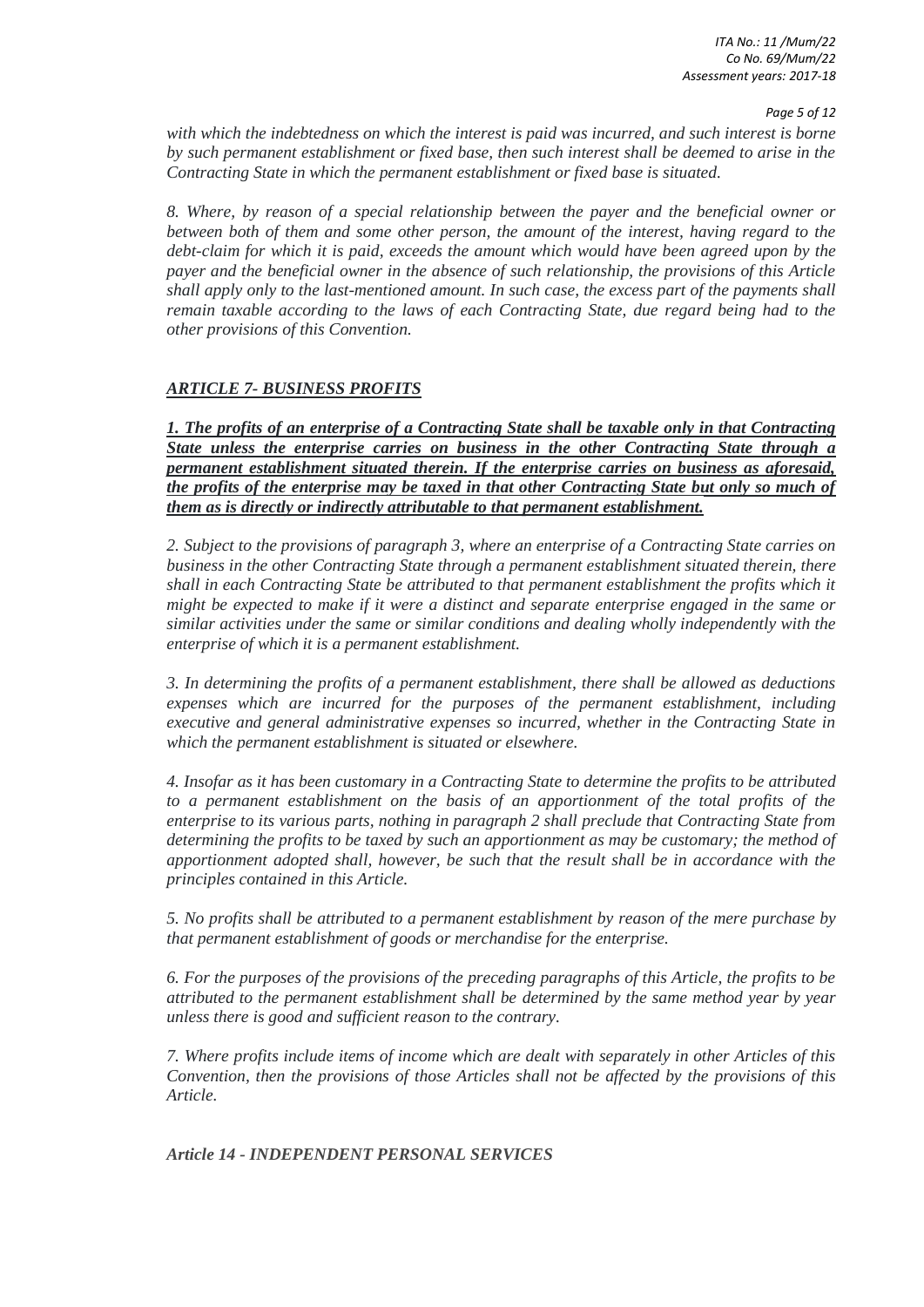*Page 6 of 12*

*1. Income derived by a resident of a Contracting State in respect of professional services or other activities of an independent character shall be taxable only in that Contracting State unless he has a fixed base regularly available to him in the Contracting State for the purpose of performing his activities or he is present in that other Contracting State for a period or periods exceeding in the aggregate 183 days during any taxable year or 'previous year' as the case may be. If he has such a fixed base or remains in that other Contracting State for the aforesaid period or periods, the income may be taxed in that Contracting State but only so much of it as is attributable to that fixed base or is derived in that other Contracting State during the aforesaid period or periods.*

*2. The term 'professional services' includes incredibly independent scientific, literary, artistic, educational or teaching activities as well as the independent activities of physicians, surgeons, lawyers, engineers, architects, dentists and accountants.*

### *[Emphasis, by underlining, supplied by us]*

*5. As is evident even from a plain reading of the above treaty provisions, the scheme of the Indo-Japanese tax treaty, so far as taxability of interest income in the source jurisdiction is concerned, is like this. When the enterprise of one of the contracting states (such as Japan, as in this case) earns interest, as a beneficial owner, from the other contracting state (such as India, as in this case), the source jurisdiction has the right to tax it, barring in the cases of specified exception- which have no application on the facts of this case, at the rate of 10% on a gross basis. Article 11(2) is unambiguous on this aspect, and there is no dispute on this fundamental position. Article 11(6), however, provides an exception to this taxation @ 10% on the gross basis. This article provides that where such an enterprise (i) carries on business in the other Contracting State in which the interest arises, through a permanent establishment situated therein, or performing professional services from a fixed base situated therein, (ii) and the debtclaim in respect of which the interest is paid is effectively connected with such permanent establishment or fixed base, the provisions of Article 7 or Article 14, as the case may be, shall apply. In plain words, so far as the situation like the one before us is concerned, the legal position is that where the interest is earned on a debt claim which is effectively connected with a permanent establishment through which such an enterprise is carrying on the business, the provisions of Article 11 will have to make way for the applicability of Article 7.* 

*6. Let us now turn to the scheme of Article 7(1) and Article 14(1). Article 7(1) provides that if an enterprise of one of the treaty partner jurisdictions carries on business in the other jurisdiction, say a Japanese enterprise carrying on business in India, the profits of such an enterprise may be taxed in the source jurisdiction, i.e. India, but only to the extent, such profit is directly or indirectly attributable to that permanent establishment in the source jurisdiction, i.e. in India. What follows is that unless the profit earned by an enterprise in the other jurisdiction is directly or indirectly attributable to that permanent establishment in the source jurisdiction, it cannot be taxed even under article 7. Article 14(1), inter alia, provides that if a person providing independent personal services has "a fixed base or remains in that other Contracting State for the aforesaid period or periods, the income may be taxed in that Contracting State but only so much of it as is attributable to that fixed base or is derived in that other Contracting State during the aforesaid period or periods". Therefore, even if a person has a fixed base for providing independent personal services, and an interest income can be said to be connected with the same, it cannot be brought to tax under Article 14(1) unless such an interest income is attributable to that fixed base. What essentially follows is that the mere existence of a permanent establishment in the source jurisdiction cannot, therefore, be reason enough to invoke the taxability of an interest income under Article 7(1) unless such an income is directly or indirectly attributable to such a permanent establishment. As we say so, we may add that a connection per se of an*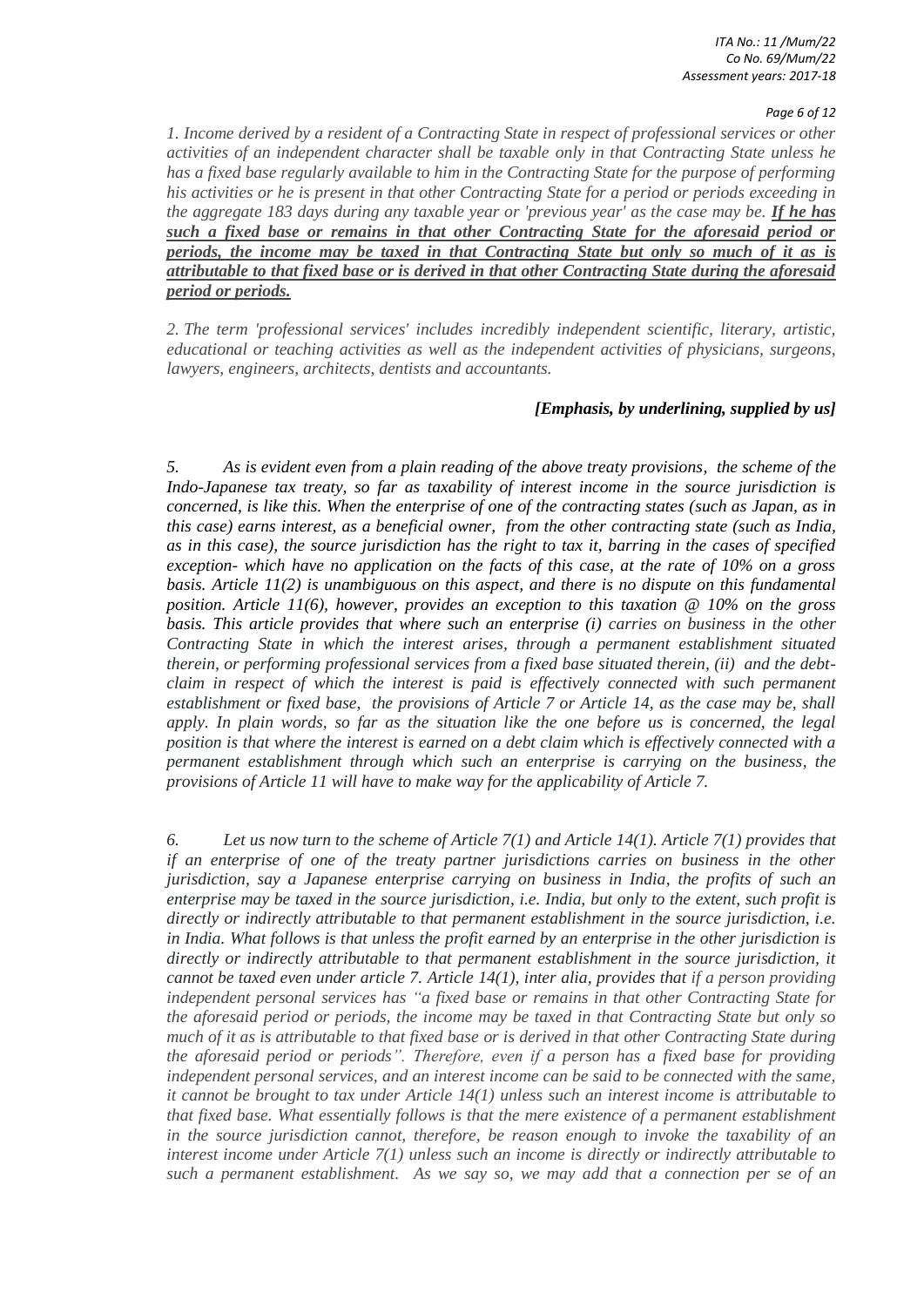#### *Page 7 of 12*

*income with the permanent establishment cannot always and inevitably lead to the attribution of such income in the hands of the permanent establishment, as "attribution of an income to the permanent establishment" is a degree higher than mere "connection of an income with the permanent establishment". While every income attributable to a permanent establishment inherently has a connection with that permanent establishment, the converse is not necessarily and universally correct, inasmuch as there can be incomes which may have some connection with the permanent establishment and yet the connection may not be material enough to hold that such an income is attributable to that permanent establishment. The connotations of the expression "effectively connected" are to be seen in this light. It is also equally important to bear in mind the fact that the Article 11(6) does not explicitly provide for taxation of interest income at a rate higher than the rate under Article 11(2); all it does is to provide that in a situation in which the interest is "effectively connected" with a PE or a fixed base, the provision of Article 7 or Article 14, as the case may be, will come into play. Article 11(6) thus proceeds on an underlying assumption, and the assumption is that when the debt claim in respect of which interest is paid is "effectively connected" with the permanent establishment, it will result in taxability of the said income under Article 7(1). Unless taxability under Article 7(1) or Article 14(1) comes into play, the exclusion clause under article 11(6) is meaningless. An interpretation of Article 11(6) to make the exclusion clause under article 11(6) meaningless will result in an interpretation contrary to the well-settled principle of interpretation ut res magis valeat quam pereat, i.e., to make a legal provision workable rather than redundant- a principle which has been consistently approved by Hon"ble Courts above, such as in the case of Tinsukhia Electricity Supply Co Ltd Vs State of Assam [(1989) 45 Taxman 29 (SC)/ 1989 SCR (2) 544]. In our considered view, the scheme of Article 11(6) does not visualise a situation in which the source jurisdiction taxability of an interest income under Article 11(2) will be ousted because of the enterprise having a permanent establishment in the source jurisdiction, and such an interest income will also not be taxable under article 7(1) as the interest income is not attributable to the permanent establishment or under article 14(1) as the interest income attributable to the fixed base available to the assessee. Such a no man"s land between the domain of Article 11(2) vis-à-vis Article 7(1), or between Article 11(2) vis-à-vis Article 14(1) will be an apparent incongruity. Therefore, the connotations of the expression "effectively connected", in respect of Article 11(6) read with Article 7(1), must be such that unless the interest income cannot be held to "directly or indirectly attributable to a PE", or attributable to the fixed base of the assessee, the taxation of such an interest income, at a rate higher than article 11(2), does not come into play, and, in such a situation also, such an interest income is to be taxed on a net basis as a part of the business profits or income from independent personal services. Viewed in the light of the above discussions, an interest income can only be said to be effectively connected with a permanent establishment or with a fixed base only when the connection is such that it leads to taxability in the hands of the taxpayer under article 7 or article 14.* 

*7. In view of the above discussions, to term a connection of the interest income with the permanent establishment or the fixed base, as "effectively connected", one has to see whether, by virtue of such a connection, the interest income in question is taxable as an income attributable to the permanent establishment or the fixed base in question. The effectiveness of connection thus lies in the taxability under article 7 or article 14. Unless that taxability comes into play, there cannot be any overlapping in the scope of article 11 vis-à-vis Article 7 or vis-à-vis article 14, and, unless there is such an overlapping of the treaty provisions, there is no occasion for exclusion of one of the overlapping treaty provision by Article 11(6). In other words, the taxability under Article 7 or Article 14 is a sine qua non for triggering the exclusion clause under Article 11(6). There is no finding to, or even indication of, that effect. Unless the Assessing Officer gives that finding, excluding interest income from gross basis taxation under Article 11(6) cannot come into play. In any event, triggering of exclusion under Article 11(6) does not, by itself, result in taxation of interest income at the normal rate of tax-unless the interest income is taxable under Article 7(1) or under Article 14(1).*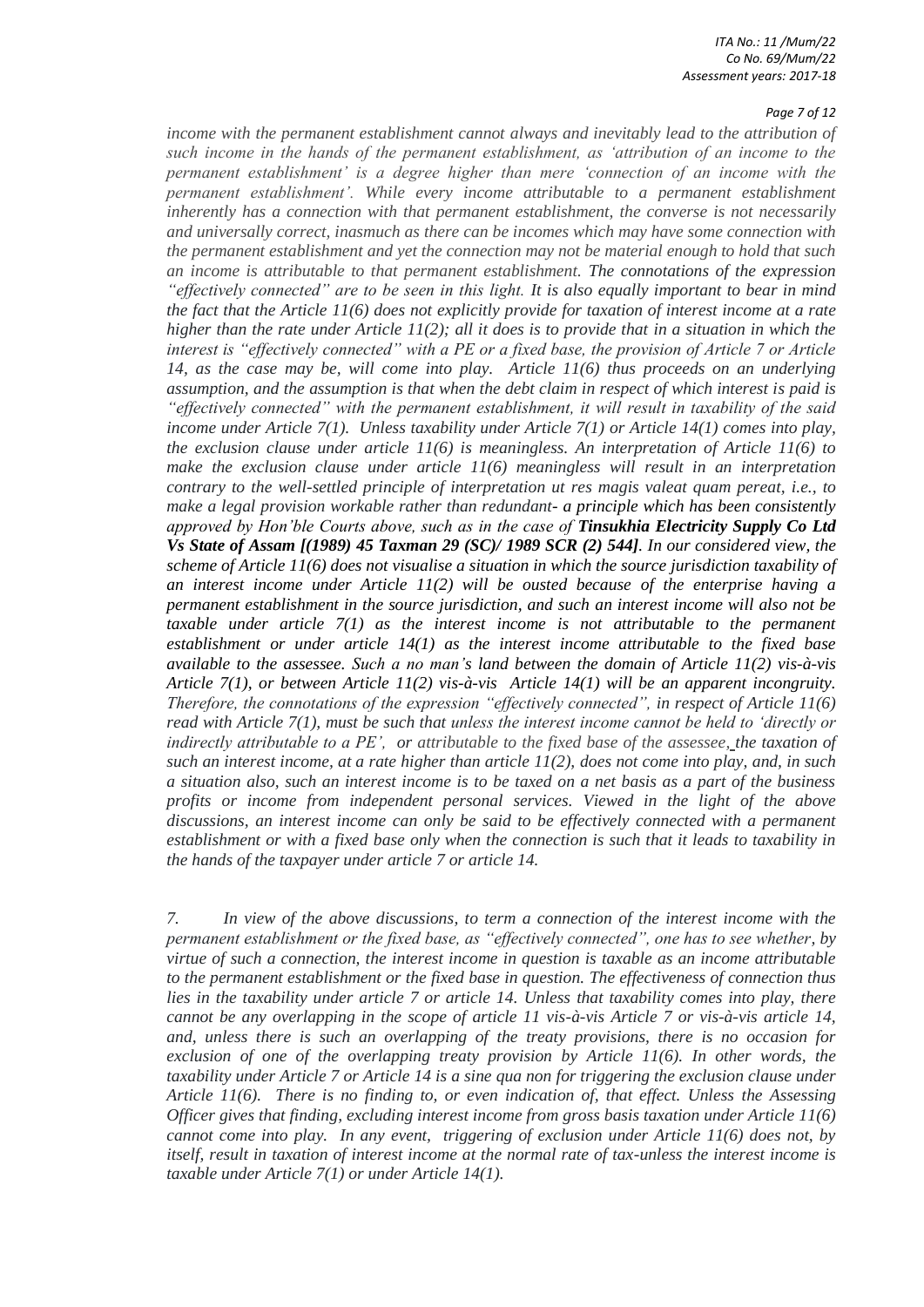#### *Page 8 of 12*

*8. On the facts of this case, however, all that the Assessing Officer has indicated is that the assessee had a permanent establishment in India during the relevant period and that there was presumably some connection between the interest income of the assessee and the existence of the permanent establishment. There is nothing to elaborate upon the nature of the connection, except for the vague generalities, or to even prima facie indicate that the connection was such that it could result in the debt claim in question, i.e. the debt claim on which the impugned interest income is earned by the assessee, being treated as effectively connected with the permanent establishment to the extent that income from such debt claim could be brought within the ambit of Article 7(1). The basic finding of taxability under article 7(1) is missing, but then, as we have concluded earlier, such a finding is the foundational requirement triggering the exclusion clause under Article 11(6). As far as interest income is concerned, it can happen, for example, when the debt claim in respect of which interest is paid is forming part of the assets of the permanent establishment, when economic ownership of the debt claim is allocated to the permanent establishment or when the permanent establishment plays a critical role in earning of that interest income. None of these conditions is satisfied in the present case, and there is nothing more than the mere existence of a permanent establishment of the assessee company in India, which is being put against the assessee. Unless Article 7 comes into play, the jurisdiction of Article 11(2) is not ousted, Article 7 cannot come into play unless the interest income is directly or indirectly attributable to the permanent establishment, and there is not even an effort, on the part of the revenue, to demonstrate the nexus between the permanent establishment and the interest income. It is only elementary that the onus of establishing the "effective connection" between the debt claim with the permanent establishment is on the Assessing Officer, and, to this end, all that is expected of the assessee is to reasonably comply with the requisitions, for relevant information, made by the Assessing Officer. The assessee has not even been faulted on this count. The Assessing Officer has simply proceeded on the basis that since the assessee has a permanent establishment in India, it can be said to be connected with such a PE, and, accordingly, taxation at the normal rate at which business profits are taxed in the hands of the foreign companies is permissible. That approach is inherently flawed. Even if the interest income is connected with the assessee company's permanent establishment, it can only be brought to tax in India, under Article 7, when the interest income is directly or indirectly attributable to the permanent establishment. It is not even the case of the Assessing Officer that the permanent establishment played any role in the supplier credit, which is the debt claim leading to the impugned interest income, being extended to the Indian customers who have paid interest on the suppliers" credit. As such, no part of interest income, by any stretch of logic, can be said to be directly or indirectly attributable to the Indian permanent establishment of the assessee company.* 

*9. In the grounds of appeal raised before us, it is alleged that the Indian parties from whom the assessee has received interest income are also the clients of the assessee in India with whom contracts were executed through the Permanent Establishment in India and the assessee has received fees for technical services in a previous year from them, but then the performance of contracts through the PE or receipt of fees for technical services from such clients is irrelevant as long as the interest income is not demonstrated to be attributable to the permanent establishment. Such an attribution cannot be inferred or assumed; there has to be cogent material to establish the fact that the income in question, i.e. interest income in this case, is attributable to the permanent establishment. There is not even a whisper of a suggestion to that effect. In view of the above discussions and the context of the interplay of Article 11(6) and Article 7(1), in our considered view, the expression "effectively connected with such permanent establishment" must mean a situation in which the interest income in question can be said to be "directly or indirectly attributable to the permanent establishment" and can be brought to tax under article 7(1) as such. That is not even the case of the Assessing Officer before us.*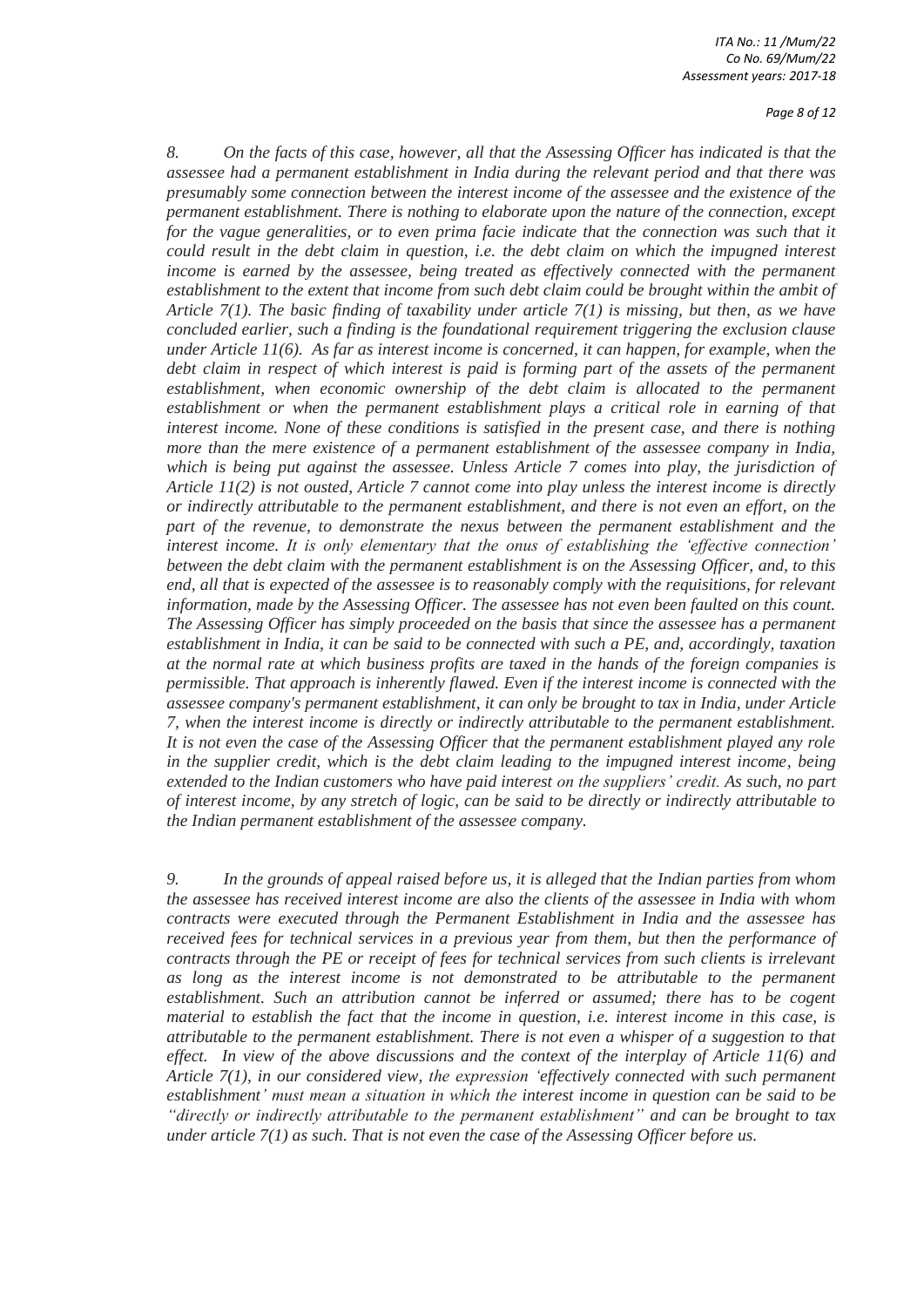*Page 9 of 12*

*10. In view of these discussions, as also bearing in mind the entirety of the case, we approve the conclusions arrived at by the learned CIT(A) and decline to interfere in the matter. Even though we may have traversed a different path, vis-à-vis the path taken by the coordinate bench in the assessee"s own case for the earlier year, our conclusions are the same as arrived at by the coordinate bench, and that"s what matters. All the three grounds of appeal centre around this fundamental issue regarding triggering of exclusion clause under Article 11(6), which, as above, we have decided in favour of the assessee, and all the three grounds of appeal must, therefore, be dismissed accordingly. We order so.* 

4. We see no reasons to take any other view of the matter than the view so taken by the coordinate bench. Respectfully following the same, we approve the conclusions arrived at by the learned CIT(A) and decline to interfere in the matter.

5. In the result appeal filed by the Assessing Officer is dismissed.

6. Now we take up the cross objection filed by the assessee.

7. The assessee has raised the following grievance:

*On the facts & circumstances of the case and in law, the Assessing Officer [DCIT(IT-3(2)(1), Mumbai] has erred in levying surcharge and health and education cess on FTS income when the same is table at the rate of 10% as prescribed in Article 12 of the India –Japan Tax Treaty.*

8. We have heard the rival contentions, perused the material on record and duly considered facts of the case in the light of the applicable legal position.

9. On a perusal of assessment order, we find that in the last paragraph of the assessment order, the Assessing Officer has specifically mentioned that the FTS "income of Rs. 30,92,20,199 is to be taxed @10% as per the DTAA" whereas the income said to be attributable to the PE "is to be taxed at the rates applicable to foreign companies, i.e. 40% plus surcharge and cess as per the Income Tax Act." Yet, in the computation of tax liability, the surcharge as also health and education is also levied. That is certainly incorrect. In any event, this issue is covered, in favour of the assessee, by co-ordinate bench decisions, including in the case of *DIC Asia Pacific Pte Ltd vs ADIT [(2012) 22 taxmann.com 310 (Kol)]* wherein speaking through are of us, i.e, the Vice President the co-ordinate bench as observed as follows:-

*5. We find that the provisions of Articles 2, 11 and 12, which are relevant for our present purposes, are as follows:*

*ARTICLE 2 : TAXES COVERED*

*1. The taxes to which this Agreement shall apply are :*

(*a*) *in India :*

*income-tax including any surcharge thereon* (*hereinafter referred to as "Indian tax"*) *;*

(*b*) *in Singapore :*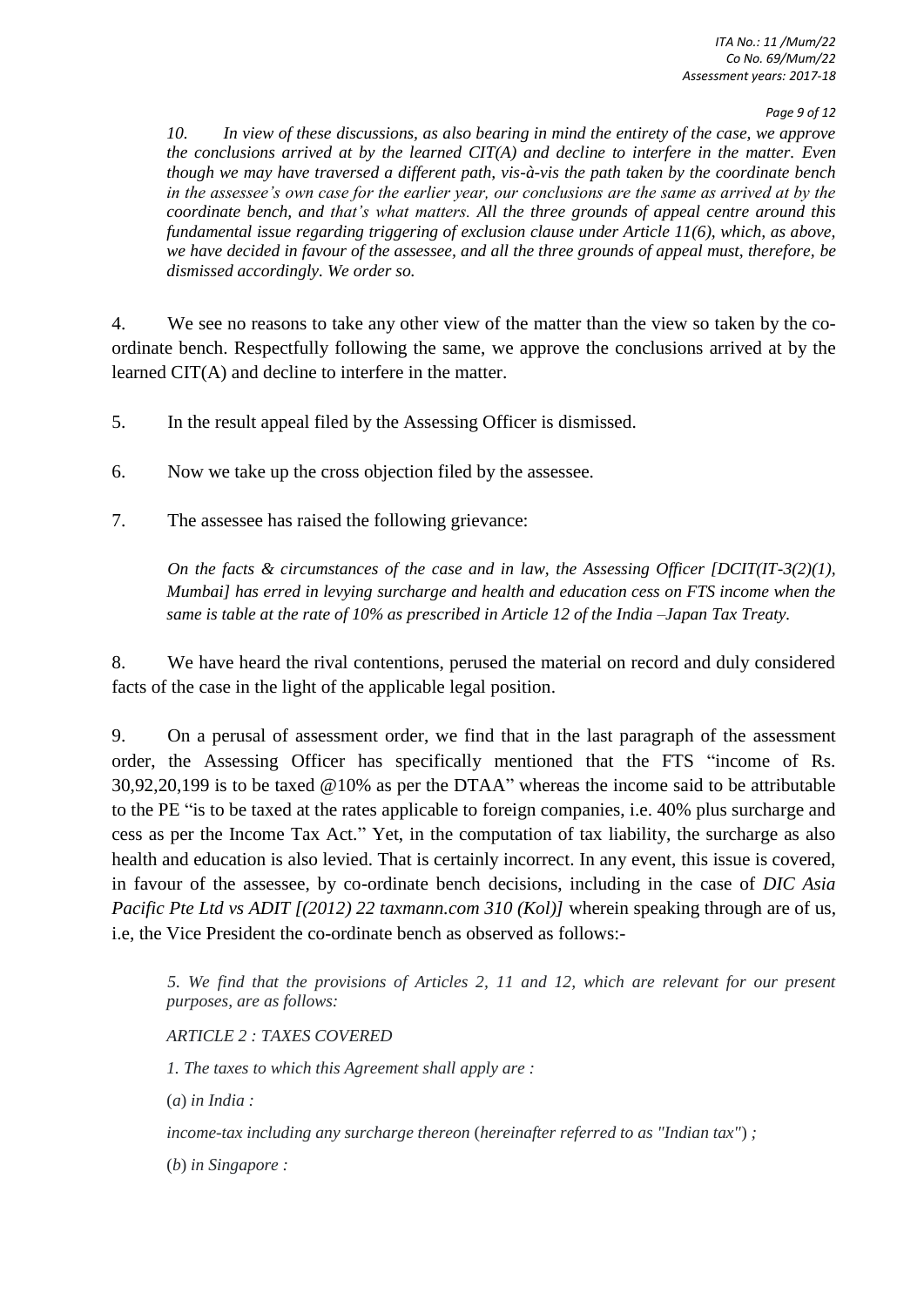*the income-tax* (*hereinafter referred to as "Singapore tax"*)*.*

*2. The Agreement shall also apply to any identical or substantially similar taxes which are imposed by either Contracting State after the date of signature of the present Agreement in addition to, or in place of, the taxes referred to in paragraph 1. The competent authorities of the Contracting States shall notify each other of any substantial changes which are made in their respective taxation laws.*

# *ARTICLE 11 : INTEREST*

*1. Interest arising in a Contracting State and paid to a resident of the other Contracting State may be taxed in that other State.*

*2. However, such interest may also be taxed in the Contracting State in which it arises, and according to the laws of that State, but if the beneficial owner of the interest is a resident of the other Contracting State, the tax so charged shall not exceed :*

| (a) | 10 per cent of the gross amount of the interest if such interest is paid on a<br>loan granted by a bank carrying on a bona fide banking business or by a<br>similar financial institution (including an insurance company); |
|-----|-----------------------------------------------------------------------------------------------------------------------------------------------------------------------------------------------------------------------------|
| (b) | 15 per cent of the gross amount of the interest in all other cases.                                                                                                                                                         |
|     | (remaining portion of this article is not relevant for the present purposes)                                                                                                                                                |

*ARTICLE 12 : ROYALTIES AND FEES FOR TECHNICAL SERVICES –*

*1. Royalties and fees for technical services arising in a Contracting State and paid to a resident of the other Contracting State may be taxed in that other State.*

*2. However, such royalties and fees for technical services may also be taxed in the Contracting State in which they arise and according to the laws of that Contracting State, but if the recipient is the beneficial owner of the royalties or fees for technical services, the tax so charged shall not exceed 10 per cent.*

(*remaining portion of this article is not relevant for the present purposes*)

*6. A plain reading of these provisions show that while interest and royalties can indeed be taxed in the source state, the tax so charged on the same, under Articles 11 and 12, cannot exceed 15% and 10% respectively. The expression 'tax' is defined in Article 2*(*1*) *to include 'income tax' and is stated to include 'surcharge' thereon, so far as India is concerned. Article 2*(*2*) *further extends the scope of the 'tax' by laying down that it shall also cover "any identical or substantially similar*  taxes which are imposed by either Contracting State after the date of signature of the present *Agreement in addition to, or in place of, the taxes referred to in paragraph 1".*

*7. We find that education cess was introduced in India by the Finance Act, 2004, and Section 2*(*11*) *of the Finance Act, 2004 described it as follows:*

(*11*) *The amount of income-tax as specified in sub-sections* (*4*) *to* (*10*) *and as increased by a surcharge for purposes of the Union calculated in the manner provided therein, shall be further increased by an additional surcharge for purposes of the Union, to be called the "Education Cess on income-tax", so as to fulfil the commitment of the Government to provide and finance universalised quality basic education, calculated at the rate of two per cent of such income-tax and surcharge. [Emphasis supplied]*

*8. It is thus clear that the education cess, as introduced in India initially in 2004, was nothing but in the nature of an additional surcharge. It was described as such in the Finance Act introducing the said cess.*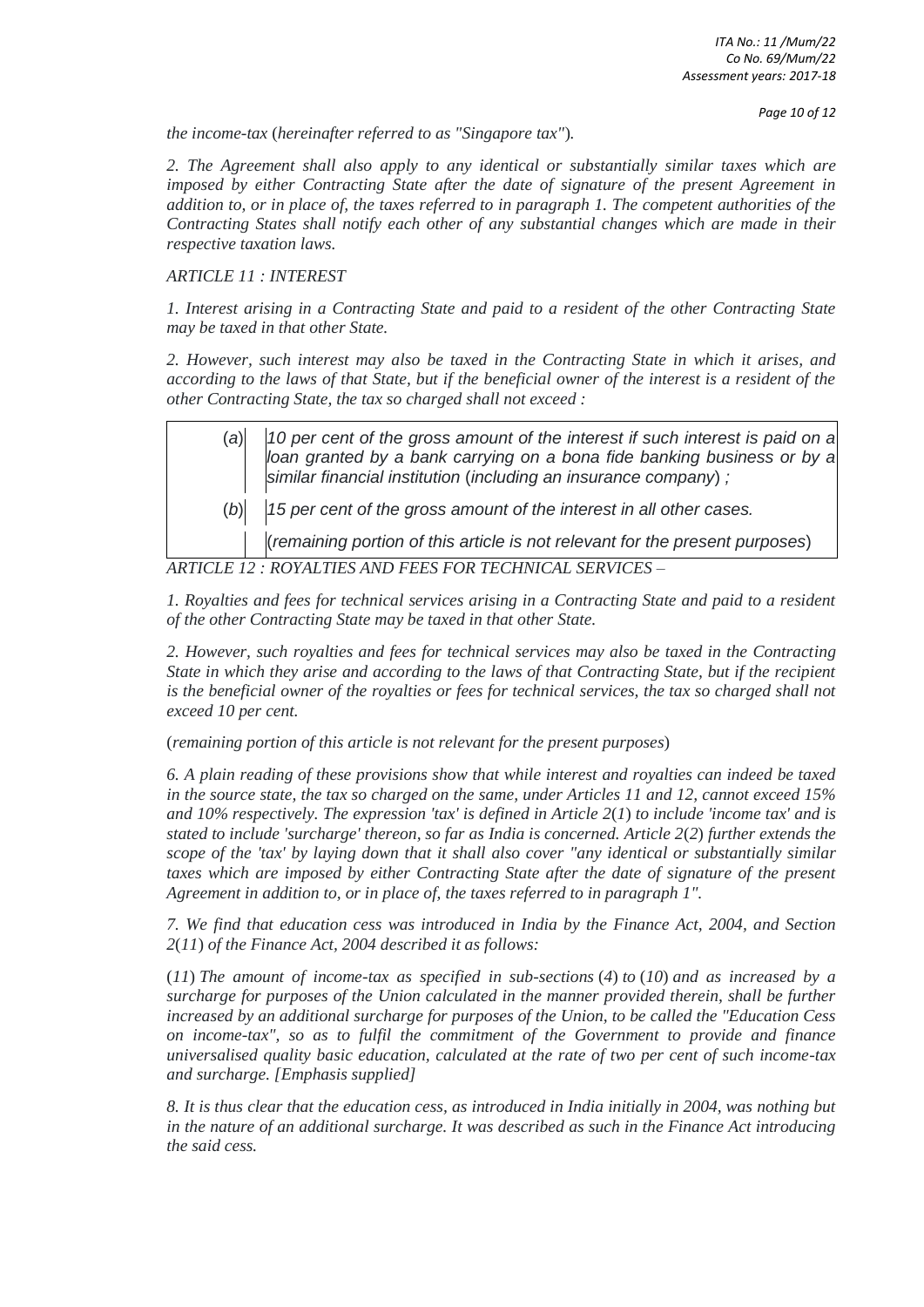#### *Page 11 of 12*

*9. We have also noted that Article 2*(*1*) *of the applicable tax treaty provides that the taxes covered shall include tax and surcharge thereon. Once we come to the conclusion that education cess is nothing but an additional surcharge, it is only corollary thereto that the education cess will also be covered by the scope of Article 2. Accordingly, the provisions of Articles 11 and 12 must find precedence over the provisions of the Income Tax Act and restrict the taxability, whether in respect of income tax or surcharge or additional surcharge – whatever name called, at the rates specified in the respective article. In any case, education cess was introduced by the Finance Act 2004, with effect from assessment year 2005-06 which was much after the signing of India Singapore tax treaty on 24th January 1994. In view of the specific provisions to the effect that the scope of Article 2 shall also cover "any identical or substantially similar taxes which are imposed by either Contracting State after the date of signature of the present Agreement in addition to, or in place of, the taxes referred to in paragraph 1", and in view of the fact that education cess is essentially of the same nature as surcharge, being an additional surcharge, the scope of article 2 also extends to the education cess.*

10. The view so taken by the coordinate bench, with which we are in complete agreement, has also been adopted in a large number of cases and including in the context of the India UAE Double Taxation Avoidance Agreement. These cases include Capgemini SA v. Dy. CIT (International Taxation) [2016] 72 taxmann.com 58/160 ITD 13 (Mum. - Trib.), Dy. DIT v. J.P. Morgan Securities Asia (P.) Ltd. [2014] 42 taxmann.com 33/[2015] 152 ITD 553 (Mum. - Trib.), Dy. DIT v. BOC Group Ltd. [2015] 64 taxmann.com 386/[2016] 156 ITD 402 (Kol. - Trib.), Everest Industries Ltd. v. Jt. CIT [2018] 90 taxmann.com 330 (Mum. - Trib.), Soregam SA v. Dy. DIT (Int. Taxation) [2019] 101 taxmann.com 94 (Delhi - Trib.) and Sunil v. Motiani v. ITO (International Taxation) [2013] 33 taxmann.com 252/59 SOT 37 (Mum. - Trib.). We may add that no contrary decision was cited before us nor any specific justification assigned for the levy of surcharge and education cess. The provisions of the India Japan Double Taxation Avoidance Agreement are in pari materia with the provisions of India Singapore DTAA which was subject matter of consideration in DIC Asia Pacific's case (supra). We, therefore, have no reasons to take any other view of the matter than the view so taken by the coordinate benches. Respectfully following the same, we uphold the plea of the assessee and direct the Assessing Officer to delete the levy of surcharge and health and education cess on the facts of this case. The assessee gets the relief accordingly.

11. In the result, the cross objection appeal is allowed. To sum up, while the appeal of the Assessing Officer is dismissed and cross objections filed by the assessee is allowed. Pronounced in the open court today on the  $20^{th}$  day of June, 2022.

 *Sd/- Sd/-* **Sandeep S Karhail****Pramod Kumar** (Judicial Member) (Vice President)

# **Mumbai, dated the 20 th day of June, 2022**

| Copies to: |          | $(1)$ The appellant $(2)$ The respondent |                |                |
|------------|----------|------------------------------------------|----------------|----------------|
|            |          | $(3)$ $CIT$                              | $(4)$ $CIT(A)$ |                |
|            | $(5)$ DR |                                          |                | (6) Guard File |